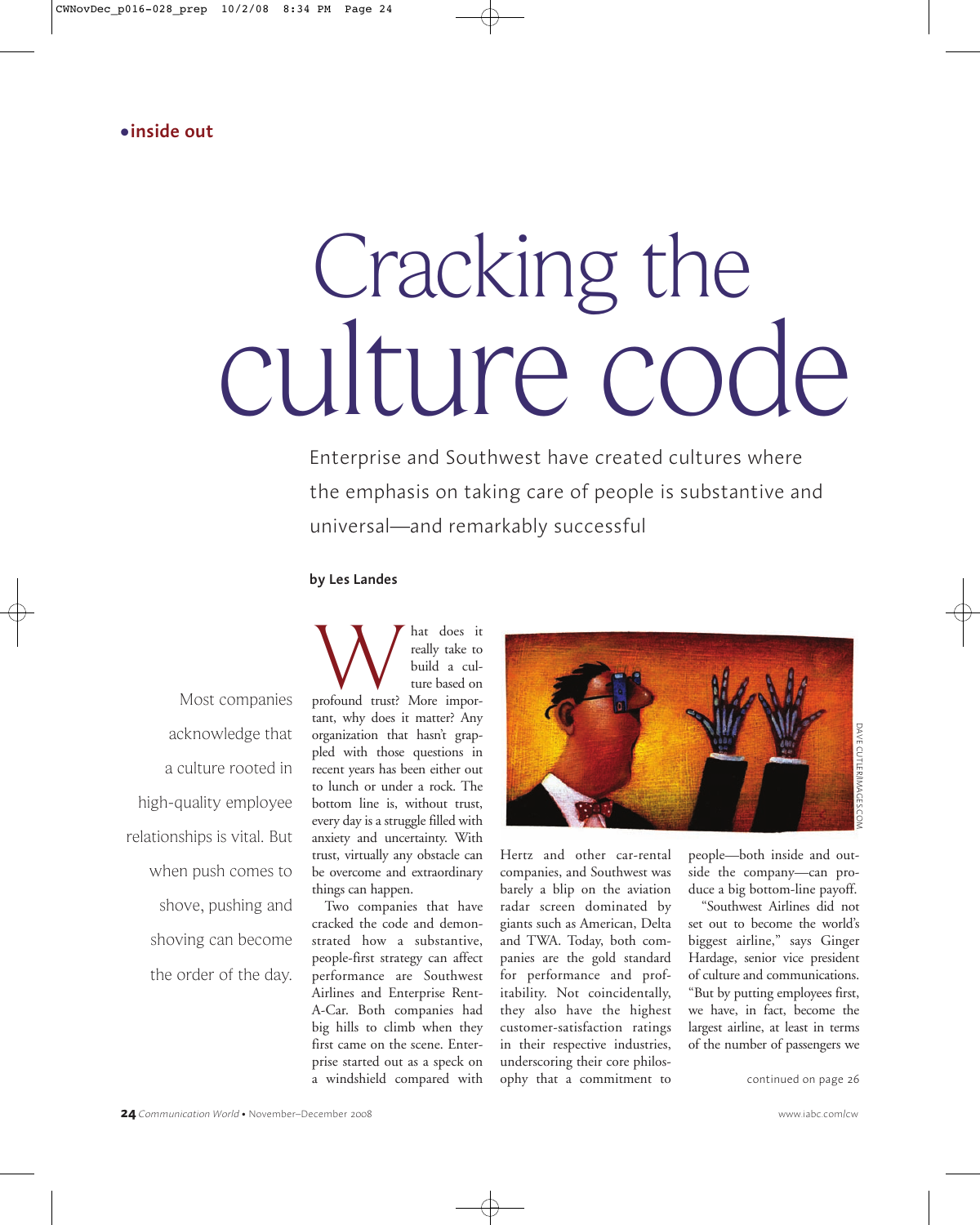#### continued from page 24

# Southwest takes the position that it

needs to be as open and honest as possible about the company for employees to perform like owners. carry. It means a lot to us that more people are 'free to fly about the country' because we make it affordable for them to do so." Even with its celebrated low fares, Southwest is still the most profitable company in the airline industry.

The financial performance of Enterprise Rent-A-Car is similarly impressive. "People sometimes call us the Southwest of the car-rental business," says Patrick Farrell, vice president of corporate responsibility communication. Like Southwest, Enterprise is now the king of the hill in its industry. "With the recent acquisition of Alamo and National, we now have the largest fleet owned by any single company anywhere in the world," says Farrell. How did Enterprise get there? "Take care of the customer, take care of employees, and the bottom line will take care of itself," he says, repeating the oft-heard mantra of the company's founder, Jack Taylor.

But wait a minute. Other companies claim to operate with similar philosophies. So why haven't they achieved the same results? What have Enterprise and Southwest done to create cultures where the emphasis on taking care of people is so substantive and universal? And how have they managed to sustain that focus for so long, with such success?

Countless articles and books have offered opinions about what has propelled the meteoric rise of both of these com-

panies. Many of those accounts have reported on everything but the people factor. In an article in *Fortune* titled "The Changing Art of Becoming Unbeatable," writer Geoffrey Colvin openly admits that he once tried to provoke the legendary Herb Kelleher by saying that Southwest's people culture wasn't all that important. Colvin asserted that the airline's success was instead due to flying one type of aircraft, serving no meals, transferring no luggage, giving no assigned seats, flying mostly short hauls and always charging the lowest fares on their routes.

According to Colvin, Kelleher slammed the table, declaring, "Culture has everything to do with it—because everything you said, our competitors could copy tomorrow. But they can't copy the culture, and they know it."

Most companies acknowledge the idea that a culture rooted in high-quality employee relationships is vital to success. But when push comes to shove, pushing and shoving can become the order of the day. Marketing and sales people are pushed and shoved to drive more top-line growth. Operations people are pushed and shoved into draconian measures to shore up the bottom line. "Expendable" employees are pushed and shoved out the door to make the company leaner and meaner, and the "survivors" are pushed and shoved into doing more with less.

The typical justification for all that pushing and shoving is shareholder demand for greater

profitability—an irony that is not lost on business leaders who understand how intimately profits and taking care of people go hand-in-hand. To pinpoint some of the key forces behind people-focused cultures, Hardage and Farrell describe specific ways that their companies demonstrate the traits of a trusting, transparent culture: honesty and openness, responsiveness, competence, and a capacity for apology.

#### **Honesty and openness**

Few requirements in the Enterprise culture are more absolute than honesty at all times, at every level. "The Taylor family believes you can live through any mistake, but you can't survive a lie," says Farrell. "We can forgive mistakes around here, and that's created the most fear-free, transparent culture I've ever seen in an organization."

The emphasis on honesty was apparent in the company's recent efforts to bring the employees of Alamo and National into the family. The list of things the new employees were told they could expect from "the Taylors" included an opportunity to be part of something bigger, respect, straight talk, open dialogue, a long-term view, good stewardship and a commitment to learn from each other.

The list of what the company expected from the employees included honesty and integrity (top of the list), a relentless focus on customer satisfaction, supporting your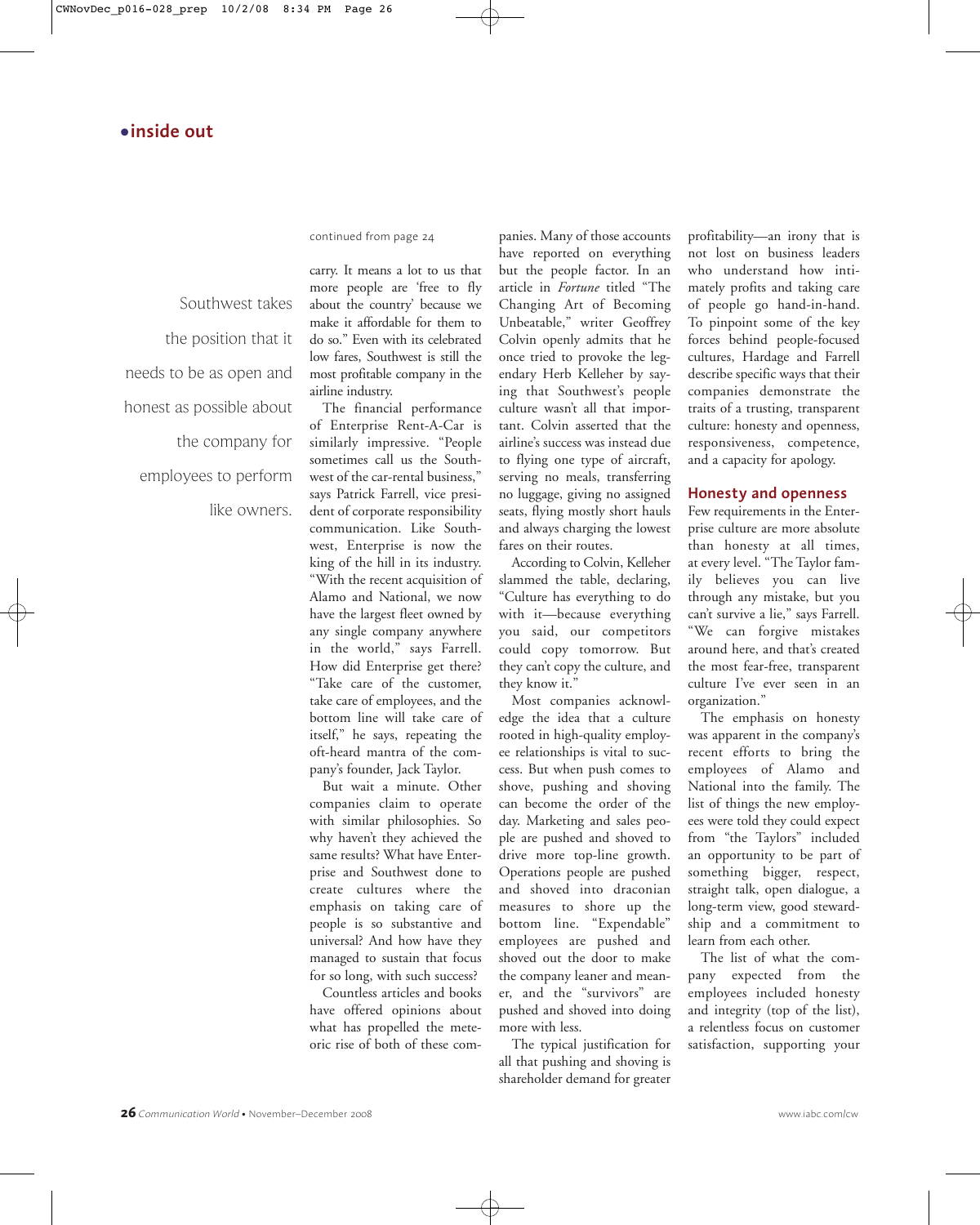colleagues and helping them succeed, asking questions and sharing ideas, and always being good ambassadors of the business.

Southwest takes the position that it needs to be as open and honest as possible about the company for employees to perform like owners. "We make a strong effort to educate our employees about the business," says Hardage. "We have a program called 'Knowing the Score,' where we show employees our financials and explain what happens with our revenue pie. We use cartoon characters and other devices to break it down in simple terms that everyone can understand. I don't know of many companies that go to the lengths we do to share that kind of information with employees and make sure they understand what it means."

#### **Responsiveness**

Employee surveys are one of the primary ways that Southwest stays responsive to what employees think and need. "It's completely anonymous, and we use an outside firm to host it for us," says Hardage. "We're very open with employees about the results, and we have a 'Best Place to Work Committee' to make sure we take action on the findings."

As part of their reporting, the company identifies the 10 areas where employees gave the highest ratings and the 10 where they gave the lowest. Where there are benchmarks with other U.S. companies, the airline shows employees how Southwest differed. "From there, all department heads are responsible for working with their teams to develop plans for how they will maintain strong performance on the top 10 and improve on the 10 worst," says Hardage.

As an example of a systemwide action item, a recent survey indicated that Southwest got relatively low scores on the statement "My direct leader gives me regular feedback on my performance." Explains Hardage: "The score was actually consistent with the rest of corporate America, but it was lower than other scores for us. So we [worked] companywide with leaders and managers to turn that around." The work paid off. In 2008, the survey found that the metric had improved three points over the 2006 score. The company also rolled out a new performance appraisal process and form to managers; 95 percent of them participated in the appraisal process.

When it comes to being responsive from a customer perspective, few companies can match the survey process at Enterprise. The Enterprise Service Quality Index (ESQi) is widely acclaimed as a world-class example of how a simple set of metrics can be used to drive performance and results. After years of refining the survey questions, Enterprise has narrowed down the number from 18 to only two, which the company asks of 175,000 customers every month: (1) How would you rate your overall experience?

and (2) Would you consider renting from Enterprise again?

But lots of companies survey their customers, so what's so special about the ESQi? The answer is simple but compelling: Employees get the chance to see how they're performing and to respond accordingly. But more than that, the livelihood and careers of everyone in the company depend on the metrics. "Those scores drive everything at Enterprise," Farrell explains. "It determines how much money you make and how you progress in the company. If your branch's ESQi is below the mark, no one in that branch moves forward. If it's above, everyone gets ahead. It's simple. It's equitable. And it has a big impact on teamwork."

#### **Competence**

Even if a company and its management excel at being honest and responsive, they won't inspire trust with employees if they're not competent.

"For Enterprise, it's simple," says Farrell. "Our ESQi scores tell us everything we need to know about being competent. Those numbers are out in the open for everyone to see, and they tell us that our customers think we do our job very well." Third-party testimony supports Farrell's assertion. On 13 November 2007, J.D. Power and Associates awarded Enterprise its top ranking for customer satisfaction among airport car-rental companies for the fourth consecutive year, and

Even if a company and its management excel at being honest and responsive, they won't inspire trust with employees if they're not competent.

# about the author

Les Landes is president of Landes & Associates, based in St. Louis, Missouri. The firm serves clients in various areas, including marketing, brand development, public relations, employee engagement and internal communication.